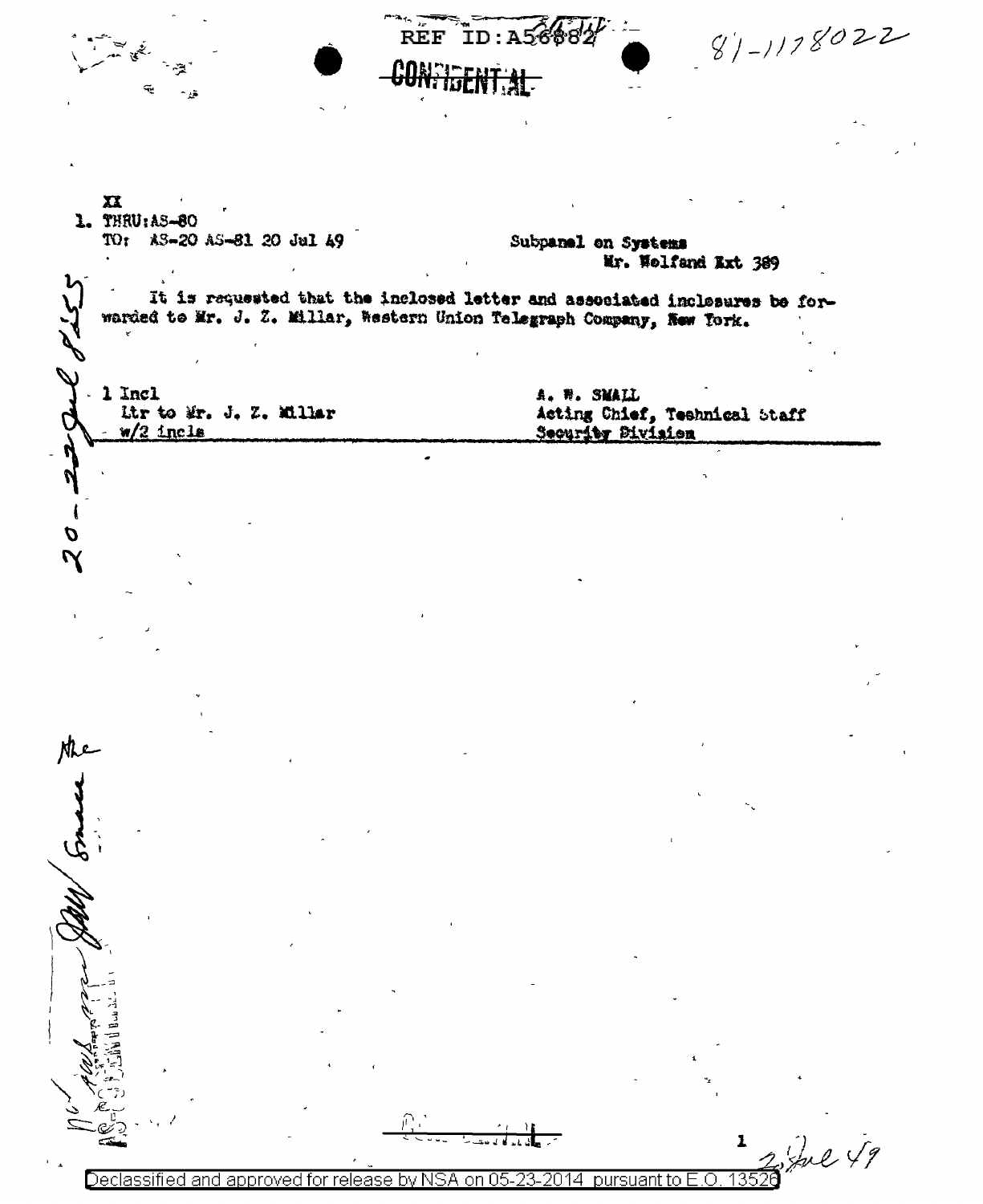**CSGAS-81** 

20 July 1949

Western Union Telegraph Company 60 Hudson Street New York, New York

ATTENTION: Mr. J. Z. Millar

Dear Sir:

Inclosed is the information you requested at the meeting on 7 July 1949 of the Umted States Research and Development Board Subpanel on Systems.

**REF ID: A56882** 

The item on the Communication Facilities Survey was included for your use, as desired, at the suggestion of Mr. Brady. It should be noted that all the members of the subpanel, including yourself, have been approached for information to be included in the Survey and are, therefore, familiar with the project, even if only superficially.

Should you find that the material as presented is not comprehensive enough to answer questions which you may foresee, I will be glad to have reproduced and forwarded, at your request, studies which explain in greater detail the purpose and presently visualized composition of a Master Encryption Transmission System.

للداليا الأكراني

Sincerely yours,

2 Incla

1. Tech estimate of a secure integrated comm system

2. Comm facilities survey

is document contoune information aff car q the national an unso of the United So a within the mething of the "Store" lis iranon of its contents in any sie has to the disт person is prohibited by an

DAVID WOLFAND ASA Member Subpanel on Systems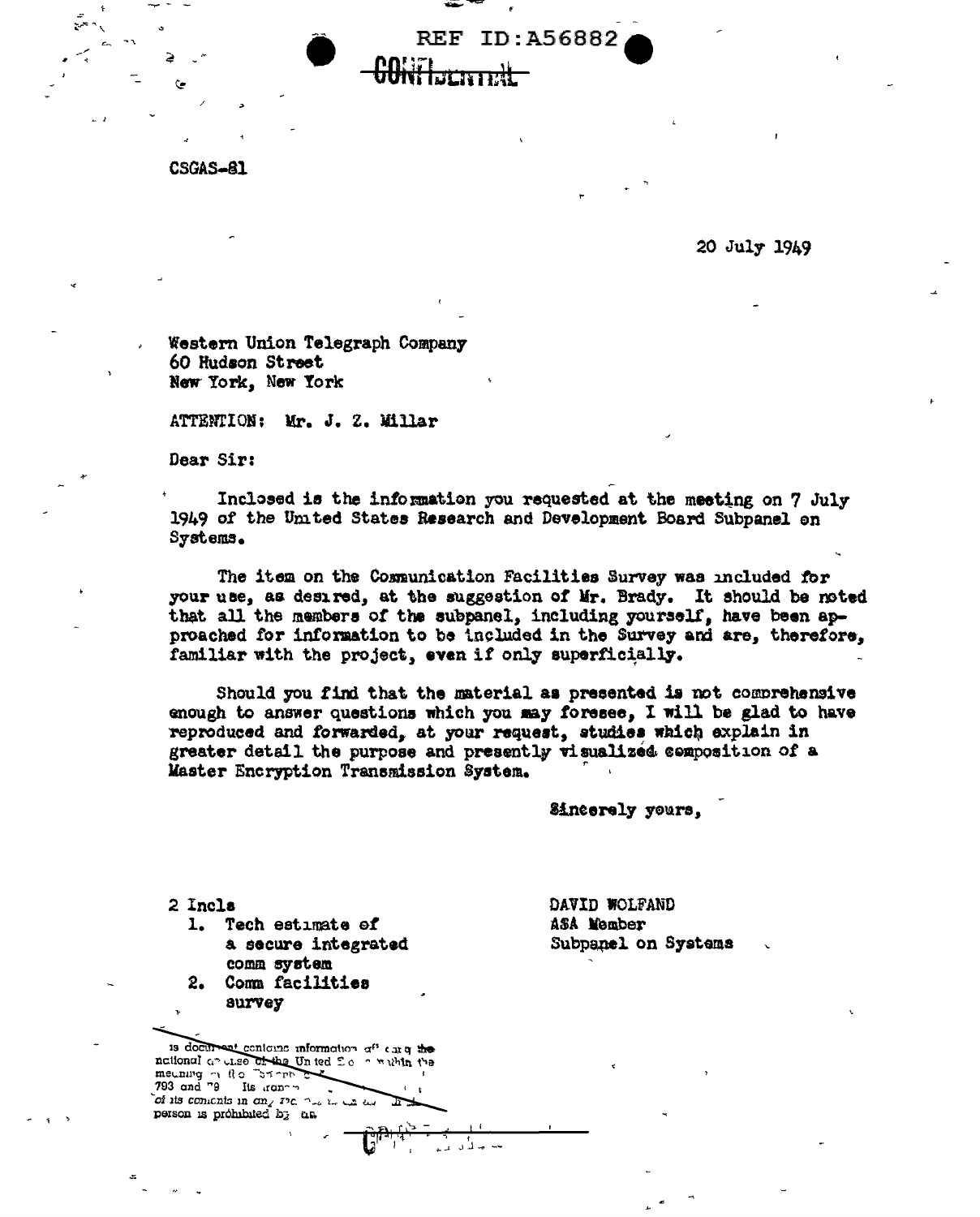## TECHNICAL UNIUMPHE OF A TECHNE UNIVERSITY COMMUNICATION SYSTEM

## **History**

1, One of the responsibilities of the Army Security Agency is the provision of communication security equipment for the Department of the Army. An obvious adjunct of this respondibility is coordination with the Signal Corps to assure that there will be a minimum of impairment of the communication system, both electrically and operationally, as a result of the addition of the crypto-equipment to the system.

2. In the process of planning for the utilization of crypto-equipmants, now under development, in the proposed Army communication system. it became apparent that the number and types of arypto-equipments involved could be materially reduced by the provision of equipments, especially on trunk circuits, which employ a "Master Encryption" principle. The system would then be known as a Master Encryption Transmission System or METS.

3. a. The METS involves the development of equipments which will be generally capable of: (1) enciphering wide bands of all types of information (speech, facsimile, carrier telegraph, high-speed facsimile, etc.) of any classification, and (2) providing security against traffic analysis by the emission of random signals even while no information is actually present for encipherment.

b. For specific application to the Army communication system. these souipments would be required to encipher the outputs from the multi-channel carrier telephone equipments presently being developed by the Signal Corps. It should be noted also that an equipment of a similar type for encipherment of a single voice-channel of information is also under consideration.

4. Although the requirement for a METS has existed for some time. it was not until recently, as pointed out above, that the type of equipment which might possibly be provided was visualized. The latter was due to:

a. The trend on the part of the National Military Establishment and especially the Department of the Army toward a standardisation of the communication system and instruments.

b. The development of new techniques in pulse coding of wide bands of information. (It is felt at this Agency that only by a system using a common denominator for all types of information, such as pulse code, can a securely enciphered system be accomplished.)

5. These ideas were presented to the Signal Corps and an informal committee was formed whose function is to coordinate, as closely as

<u>ERNIH BENTINI</u>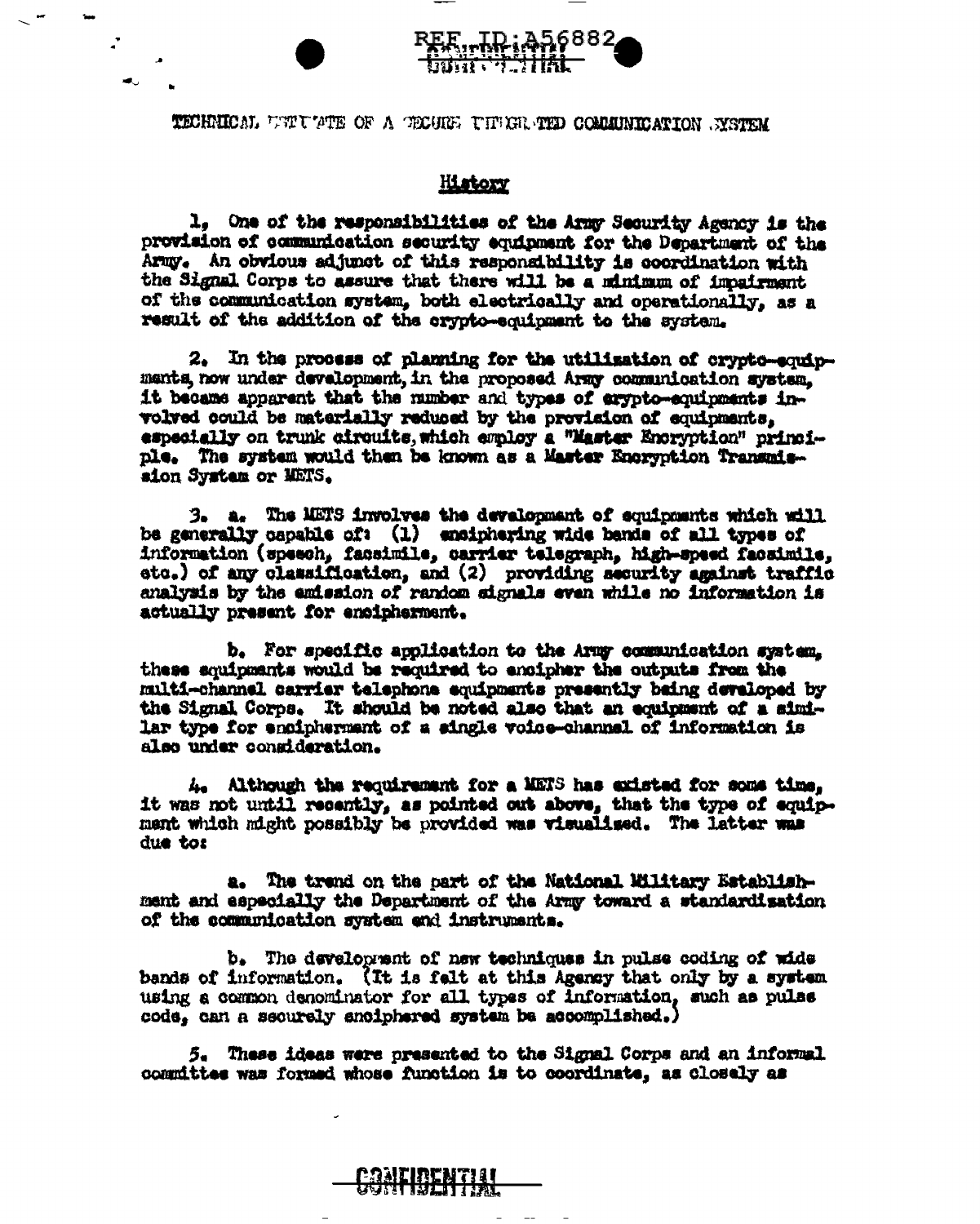

 $\ddot{\phantom{0}}$ 

 $\mathcal{L}_{\text{in}}$ 





possible, the development of communications and crypto-equipment developmant.

## **Status**

6. One meeting of this committee has been hald to date, at which time it was concluded that the primary problem confronting the committee was the formulation of a plan of a study to determine the cost of a completely secure integrated communication system as compared to a similar system with no security provisions, and to a system providing compromise or intermediate degrees of security through the use of presently known techniques. The cost of security, as mentioned above, will be given in terms of characteristics which directly affect the establishment and use of the communication system, such as:

a. Quantity, size, weight, and complexity of terminal and outside plant equipment.

- Installation, operation, and maintenance time. Ъ.
- o. Personnel training and clearance problems.

7. Since insufficient information regarding pulse code techniques is available within ASA or WEL to formulate positive conclusions with regard to bandwidth requirements, amplitude, and phase distortion limits and the effects of noise and erometalk, it was decided to present a proposal to the Bell Telephone Laboratories for a theoretical study of pulse code techniques and their effect on the design parameters of the terminal and transmission facilities required in an integrated communication system. If an agreement is reached with the BTL, a task will be assigned under an existing Signal Corps service contract. If the BTL are not agreeable to such a task or if available funds are insufficient to cover the required work, other means of obtaining the desired information will have to be decided upon by the committee.

S. A meeting with representatives of the BTL will be held some time later this month.